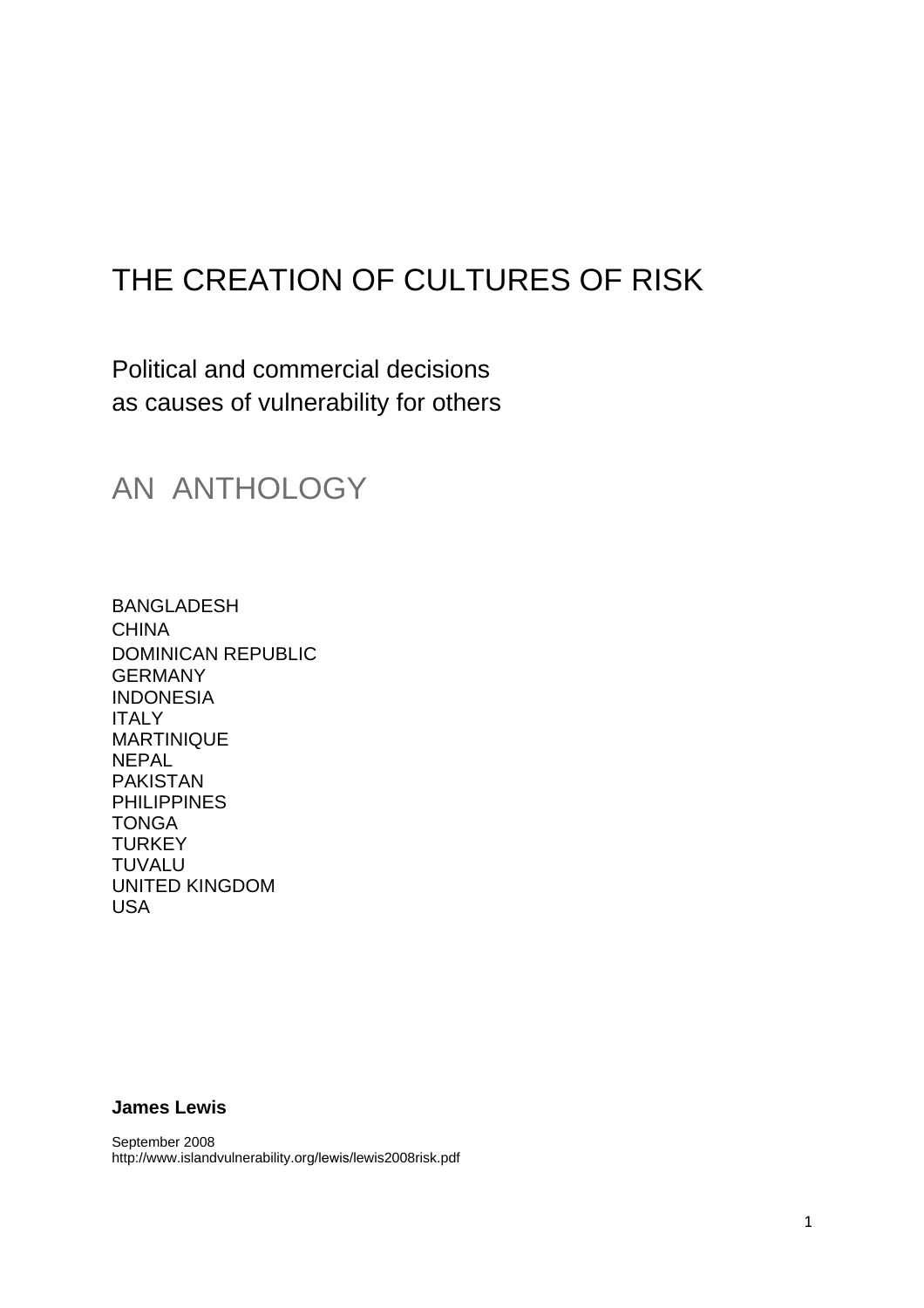## THE CREATION OF CULTURES OF RISK: Political and commercial decisions as causes of vulnerability for others

## AN ANTHOLOGY **AN ANTHOLOGY CONSUMING AN ANTHOLOGY**

September 2008

*Socio-cultural, historical, political, and economic factors are central to the happening of disasters. Vulnerability is produced by certain structural, socio-cultural-economic and political formations independent of natural hazards. In the Philippines, religion (the 'Act of God' notion) and the government (looking upon disasters as 'natural') play a key role in reinforcing the (mis)- representation of disasters as natural uncontrollable events.*  Contradictory to the belief that hazard events bring disasters, there is a need to educate people to the fact that *our own nature and practices are responsible for disasters. Disasters happen because of difficult access to resources, poverty, low social protection and the larger political economy system.* 

Emmanuel Arcenal Maceda, University of the Philippines Mountain Forum Global E-conference on Culture and Risk: Understanding the Socio-Cultural Settings that Influence Risk from Natural Hazards ICIMOD/ SIDA Sept-Oct 2008 Moderator: Ken Hewitt. Theme 1: The role of socio-cultural settings in influencing people's capacities to deal with risk from natural hazards and to adopt or reject modern safety measures car@mtnforum.org

Disasters result when natural hazards impact upon vulnerable conditions. Since it began to be recognised that natural hazards were not the sole cause of disasters and that the activities of humankind also had a part to play, one interpretation of disasters has been that people themselves were responsible for their own "adjustments" to hazards and vulnerability came to be measured and enumerated for that purpose.

Most people's vulnerability, however, is created not by their own actions and inactions but, inadvertently or not, by actions and inactions of others, over which they have no control and who act in their own political and commercial self-interest.

Some of those decisions and actions, and the authorities that issue them, are so long-term and institutionalised, and so ingrained and normal, that their domination, control and influence has become a characteristic of everyday life and a significant aspect of social culture.

Without the power to effect change, though not regarded as "right", prevailing situations come to be accepted. The power is with those who benefit, not with those who suffer the consequences of oppression, disadvantagement, exploitation, consequent poverty – and vulnerability.

Disaster risk prevails where natural hazards meet geographical or socio-economic vulnerability; vulnerability is the one component of risk that can be changed. Modification of sinister and insidious influences over people's lives could be made to begin by its exposure – for which a free and independent media is a powerful tool.

The examples of cultures of risk that follow are taken from the few on record in the hope that their further exposure will serve towards some reduction of people's vulnerability.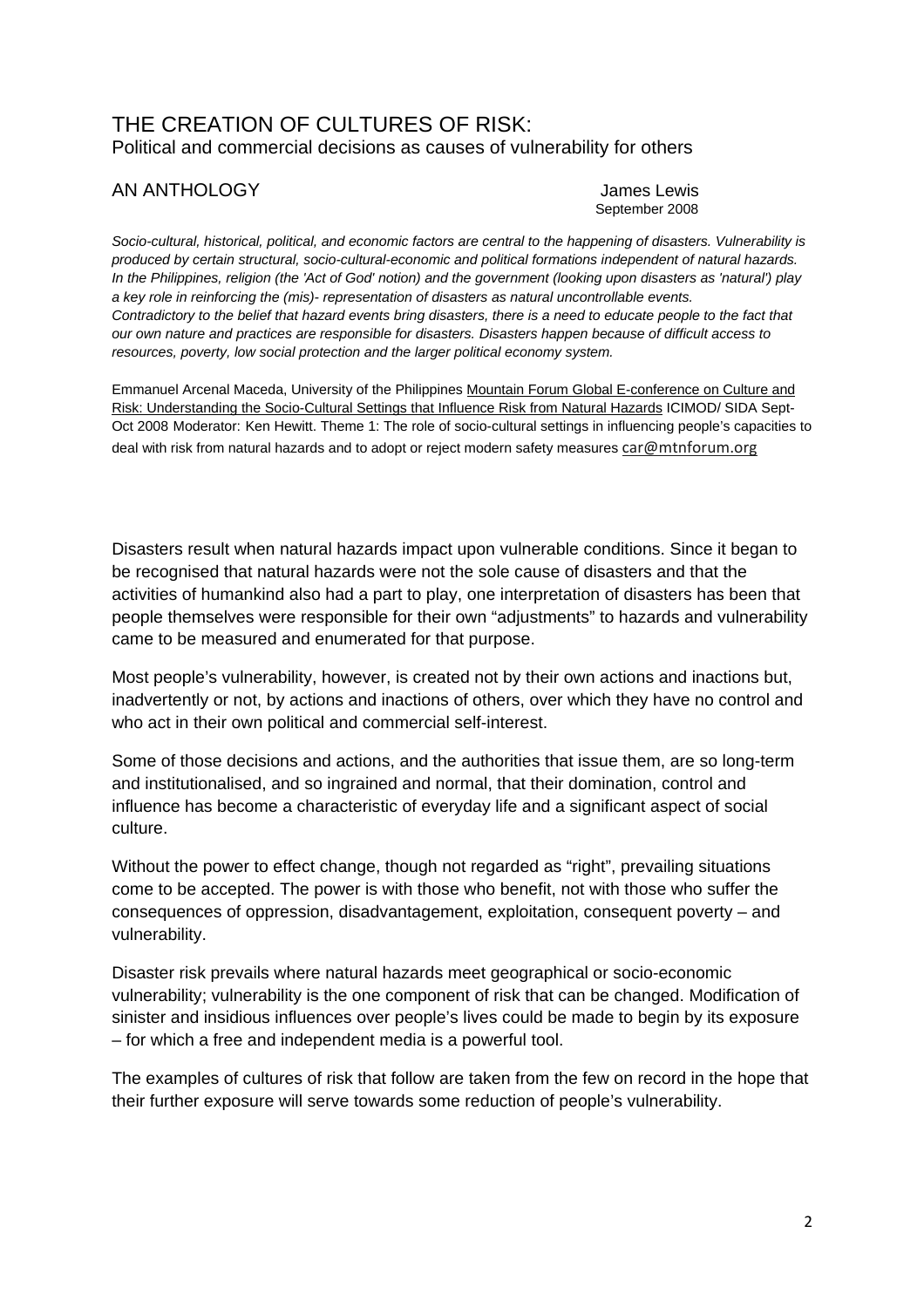## **Bangladesh**

In Bangladesh, during five years of the 1990s, a major internationally funded project for the construction of hundreds of cyclone shelters was planned and prepared up to the point of construction commencement. The shelters were designed for everyday use as primary schools and would have repeatedly saved thousands of lives in cyclones and associated massive storm-surges. Government go-ahead was not forthcoming, the only hint of explanation being "we all know what is required to kick-start the process again".

Corruption prevented the construction of cyclone shelters that would have provided shelter, protection and primary education, repeatedly, to thousands of Bangladeshis and their children throughout the cyclone high risk zone of coastal Bangladesh.

Lewis, James (2004) *Earthquake destruction: corruption on the fault line ?* Second draft for Global Corruption Report 2005: Corruption in Construction and Post-Conflict Reconstruction Berlin. Transparency International.

## **China**

The Chinese government has more than 1,200 laws, rules and directives against corruption but their implementation is ineffective. With only a 3 percent likelihood of a corrupt official being sent to jail, corruption is a low-risk high-return activity. Even low-level officials have the opportunity to amass an illicit fortune of tens of millions of yuan. The CCP secretary in Janwei county of Sechuan province acquired 34 million yuan (£2,472,872 / US\$4,897,018) and the colleague of another CCP secretary, his city's anti-corruption chief, collected bribes worth more than 30 million yuan (£2,182,380 / US\$4,320,898).

Corruption in China is concentrated in those sectors with extensive state involvement, such as infrastructure projects and government procurement, the consequent increased costs of which have been estimated as 10 per cent of spending during a ten year period ending in 2005. Such a depletion of funds contributes to environmental degradation, social instability and inadequate health care, housing and education: "To estimate roughly the direct costs of corruption, we can suppose that 10 per cent of government spending, contracts, and transactions is used as kickbacks and bribes or is simply stolen". China is 72<sup>nd</sup> on Transparency International's (2007) corruption index.

At the time of writing (June 2008), the total of dead and missing in the 2008 R7.9 Sichuan earthquake stands at 75,000, caused by collapse of buildings and by landslides; housing, apartment buildings, hospitals, industrial buildings, and 7,000 school classrooms are reported as having been destroyed. The inward total collapse of Juyuan Middle School itself caused the deaths of 900 children, triggering vociferous local protests: "The local officials get money from above and then they take it for themselves". The school has become "a bleak symbol of the deadly mix of natural destructive power and slipshod building...".

In Dujiangyan, buildings directly next to the destroyed school were left standing: "...there's no steel in the concrete...the debris was basically sand – not even pieces of concrete". "We cannot afford not to raise uneasy questions about the structural quality of school buildings... we saw elegant government buildings remain intact while dozens of schools crumbled like houses of sand". "It was built in a very short time. They added one floor at a time, and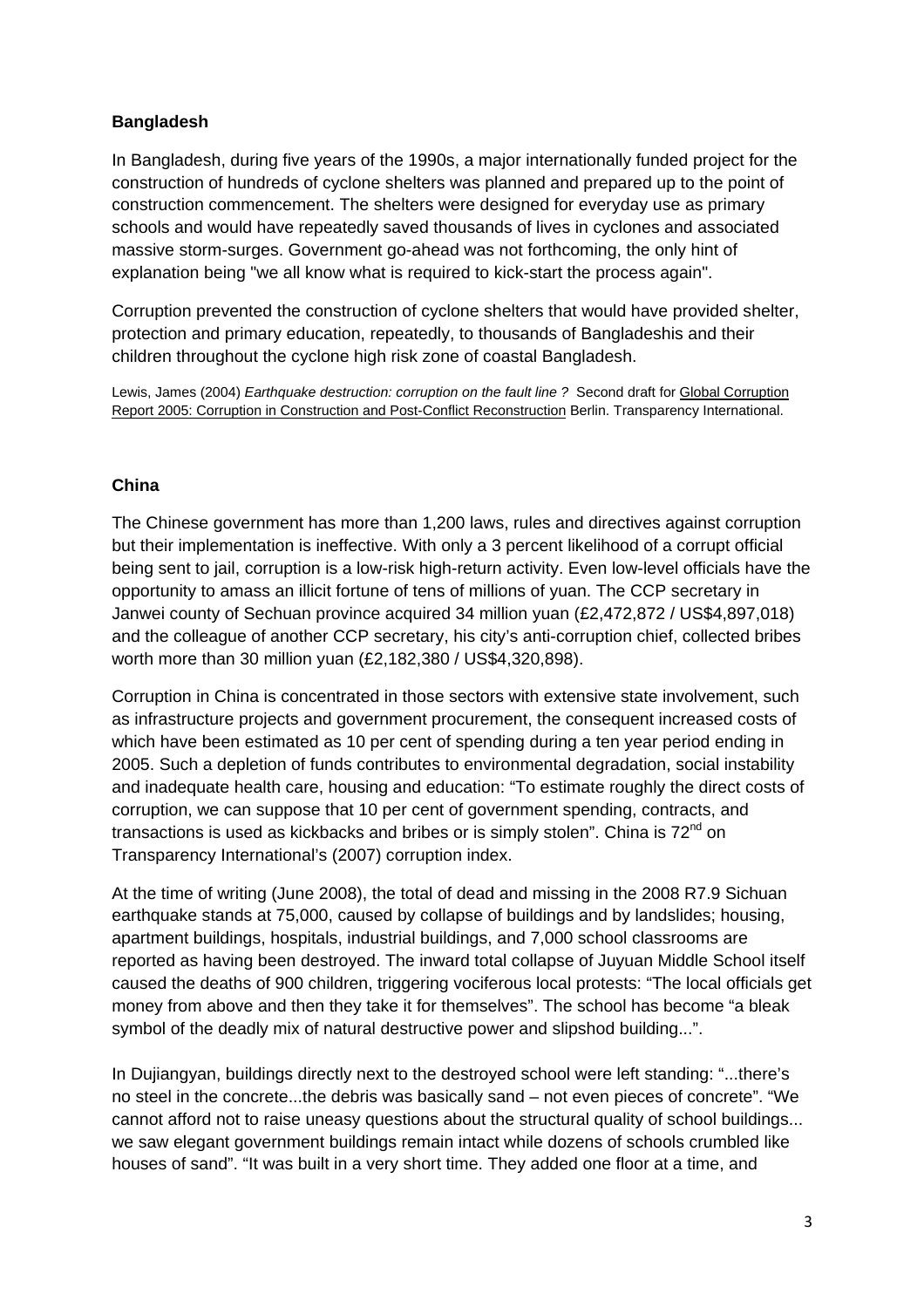continued building as they had money for it. So the base was not made for several floors. It was too weak. The whole building collapsed, straight down, hardly without shaking, even".

China's building code is reported as long having required new structures to withstand earthquakes, but standards from region to region remain inconsistent. A grade of 7, of a scale up to 10, applies throughout Sichuan, the grade of 8 for Shanghai is the same and that for Beijing. Larger rooms and consequently larger structural spans, where structures are built as calculated, are not a reason for the systemic collapse of schools. Not all destroyed buildings, including schools, were a direct result of the earthquake but of landslides triggered by earthquake activity.

Not long after the earthquake of 12 May, probably as a response to Chinese and foreign media pressure, the Chinese government were reported to have instituted an inquiry into why so many schools collapsed. One month later, on 7 June, it was further reported that police were preventing Chinese media from reporting on school destruction and that people were being told by police not to talk to the media. Nationwide school safety checks had been ordered after the earthquake but at Jiandi Middle Scool, where 50 schoolchildren were crushed to death, parents' were saying that "the school was constructed on the cheap". The growing controversy over official negligence was reported as "eroding the wide public support Beijing enjoyed in the days after the earthquake"; a sign at the school being translated as "A natural disaster is irreversible; a man-made disaster is inexcusable".

Until more detailed information becomes available, it can be assumed that school construction lends itself to corrupt local depletion of funding intended by central sources for construction. In other words, design and specification to statutory regulations and codes could have been compromised by depletion of funds for construction payments. Institutionalised depletion of funding for new schools would explain the high incidence of school building failure. As well, on site, Chinese builders are said to often use a series of local sub-contractors, a practice that complicates working procedures, obscures shortcomings and substandard substitutions, and by which costs are increased "as each contractor takes his share of the project budget".

One exceptional report indicates practise that should be normal: "In the heart of the disaster zone", the Bechuan county Liu Han Hope Elementary school and all of its 483 children survived, its community expressing gratitude for "the effort the company put into building the schools...". Its project manager recalls "his bosses had stressed the importance of safety" but also he recalled "the battles that had been involved...to force the builders to replace substandard cement (concrete) and with officials who had intercepted part of the funding".

Lewis, James (2008) *Corruption and earthquake destruction: Observations on events in Turkey, Italy and China* (*revised September 2008*) http://www.radixonline.org/latest.htm

#### **Dominican Republic**

Large scale cash-cropping was identified as responsible for the displacement of small landowners, obliged to relocate to marginal exposed land and rendered in consequence as more physically and economically vulnerable. La Caguaza, for example, in the low-lying flood-prone areas next to the Ozama River, had been a community of small-scale cultivators,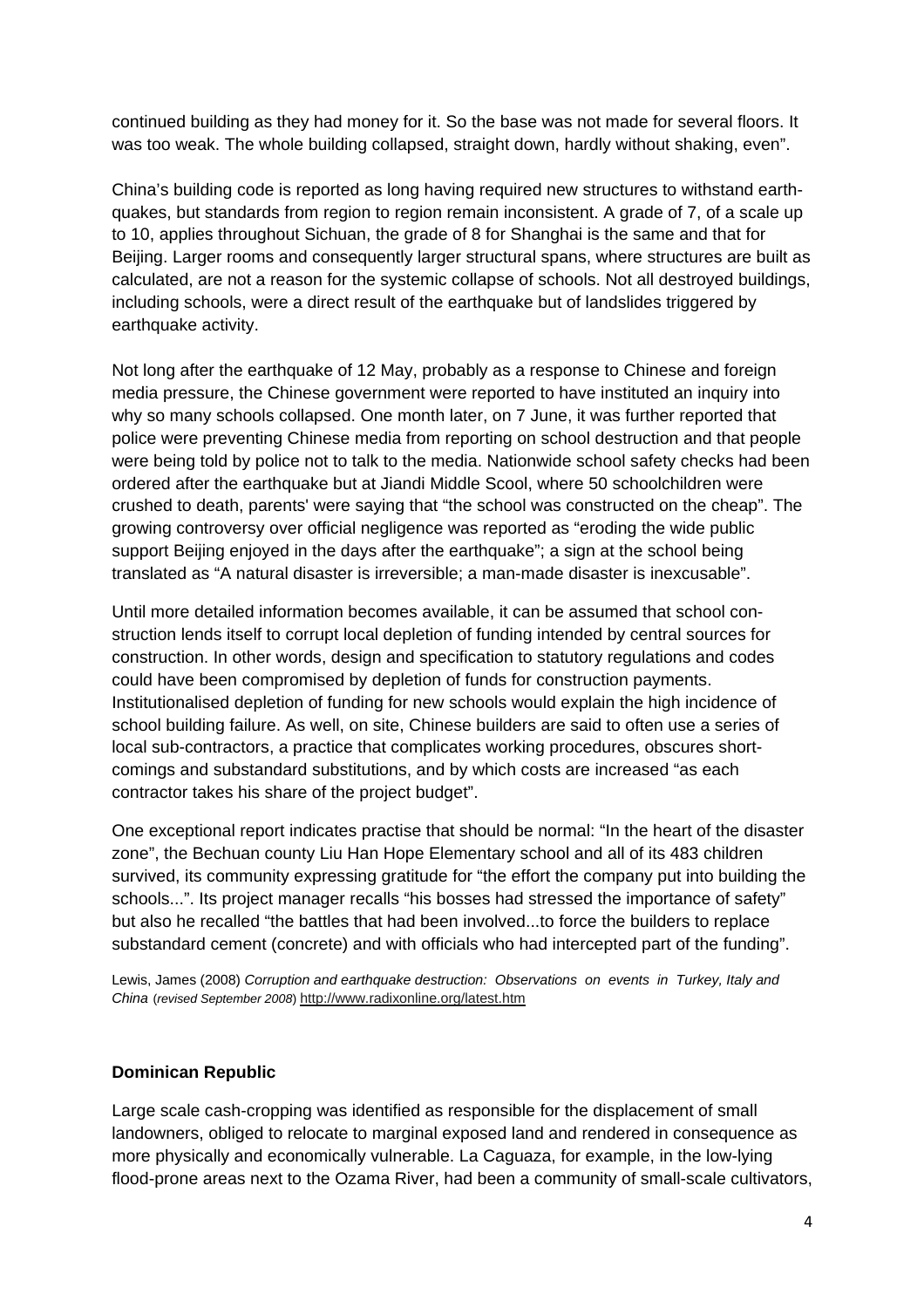with production focussed on subsistence crops combined with cocoa, coffee and bananas, and the raising of pigs and cattle. In 1957, President Trujillo sent in bulldozers without warning and all existing crops were destroyed, together with extensive woodland. More than half of the 22 households were dispossessed and obliged to leave. No compensation was paid, although the land was said to have belonged to those who farmed it.

This area, and others like it, are now entirely treeless and sown mostly with sugar cane owned by the state. The river banks, now unreinforced by tree roots, are more prone to recurrent erosion and are consequently much lower than they were before deforestation. As a result, the rivers burst their banks more frequently and not only as a result of hurricane rainfall.

Nowadays, communities such as these are no longer self-sufficient in food-crops. Although in recent years (to 1981) some land has been returned, the best land has been retained for sugar cane. Some land now used for food crops is that which is prone to flooding and therefore not suitable for sugar cane. This is now marginal land, not only in a physical sense because it is on the littoral edges, but also economically, because it cannot be relied upon to produce harvests, which may be destroyed in flooding. Basic food supplies have now to be brought in from outside the area, causing these communities to be dependent upon external sources – which may at times themselves be unreliable...

Those who were removed, or who migrated from the area, were obliged in many cases to move out of the level valleys that had been taken over for sugar cane and to migrate either to urban areas or to previously uncultivated hillsides. This process...has been the cause of over-farming and erosion of hillsides and consequent silting of river beds...(and)...large numbers migrated to urban areas in search of work.

#### Urban shanty settlements

In Santo Domingo, the national capital, there are two principal areas of shanty settlement; one on the low-lying land along the Ozama river and the other on steep ravines on the northern edge of the city.

At times of hurricane, these shanty settlements are the cause of considerable problems for the government, since inhabitants have to be evacuated each time so as to avoid heavy loss of life. In 1980, heavy rains threatened to wash houses into the gullies, but there was a noticeable lack of comprehension as to how and why these communities came to be where they are. The administration that deals with the shanty dwellers on these occasions, does so only at the level of cyclone preparedness, and does so because that is the limit of its capabilities as well as of its comprehension. As a branch of government it is not part of a developmental sector that might recognise the causes of the growth of migration to shanty towns, and have the powers and resources to implement relocation and/or rehousing and to create employment opportunities.

There are similar "shanty towns" adjacent to thousands of cities, on ravines, hillsides and dry river beds, and all of them are known to be highly vulnerable. What is important, however, is for the reasons of their occupations to be known and understood so that governments may undertake measures other than evacuation and humanitarian assistance.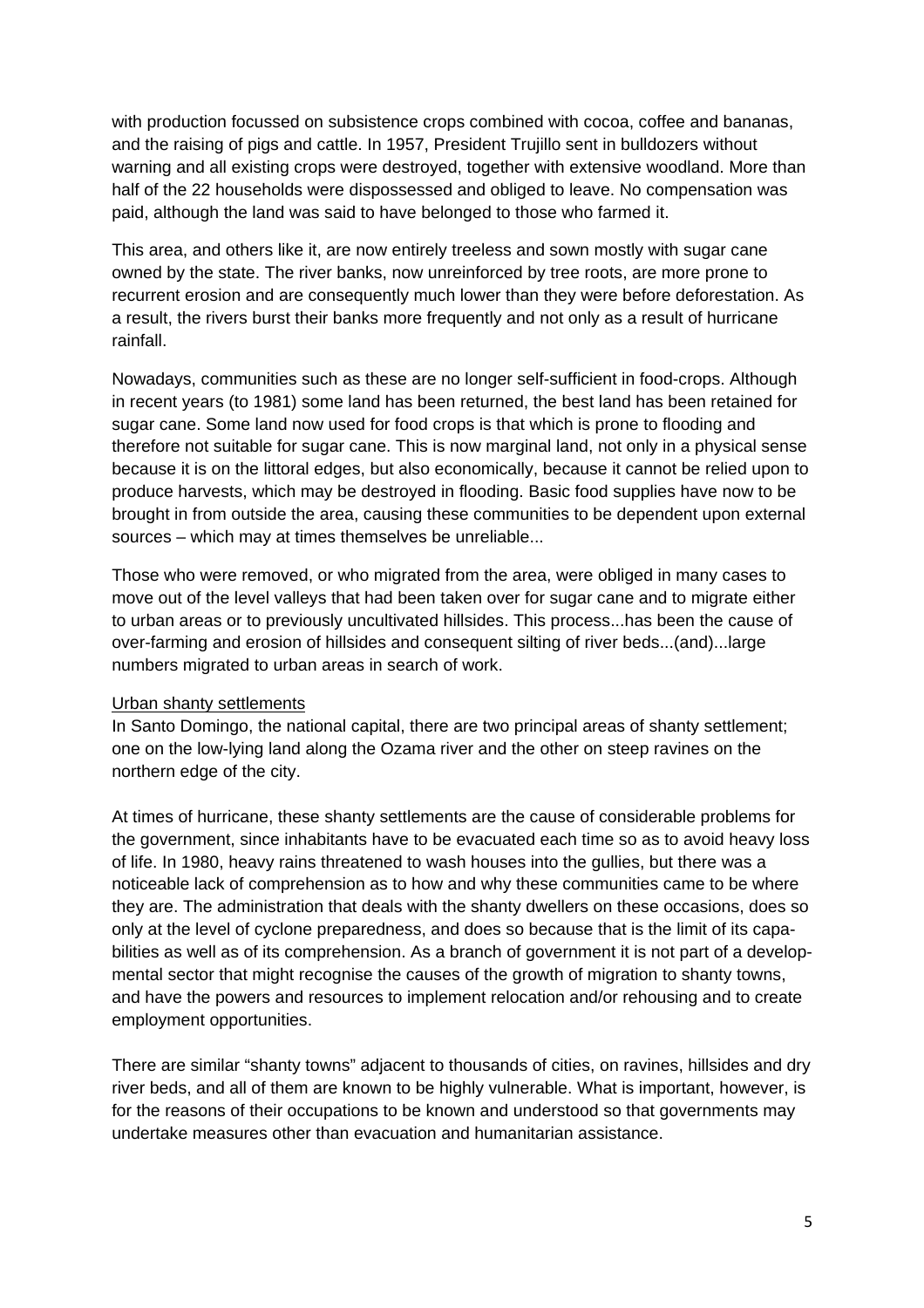Understanding of these processes reveals people to be not only the victims of hurricanes and floods, but also as social groups and populations with a potential that, in the past, has been removed or restricted. Restrictions have the effect of limiting the capacity of a population for activities in support of its own self-reliance, and of limiting resources and power to make and to implement decisions. Though they may often appear to be...the fault of those who have been restricted, most restrictions of this kind will have been imposed for the socio- economic betterment and protection of others.

Jeffery, Susan E (1982) *The creation of vulnerability to natural disaster: Case studies from the Dominican Republic* Disasters 6:1 pp38-43. London.

Lewis, James (1999) Development in Disaster-prone Places IT Publications (Practical Action) London. pp27-29.

Lewis, James (2009) *An Island Characteristic: Derivative vulnerabilities to indigenous and exogenous hazards*  Shima (forthcoming).

#### **Germany**

Recent widespread building on river flood plains across central Europe, are alleged to have been a significant cause of flood losses in 2002. Former wetlands had been drained to provide more sites and rivers with high embankments "channelled" to reduce meanders, inducing sudden surges where in the past floodwaters would have been delayed for weeks across the plains. "Greedy mayors" are blamed for destroying forests to provide building land for "holiday homes on the banks of rivers" and enticing their own populations onto the plains.

New Scientist (2002) *European floods linked to poor land management* Fred Pierce 21 August http://environment.newscientist.com/article.ns?id=dn2696&print=true (accessed 4 January 2008).

Lewis, James (1999) Development in Disaster-prone Places IT Publications (Practical Action) London. p27.

#### **Indonesia**

During the El Niño drought in 1997-98, fires devastated Indonesia's forests, creating a vast shroud of smoke that reached as far as mainland Southeast Asia. The Indonesian government, international donors, environmental activists and local communities interpreted the causes of the fire differently, and therefore, their solutions to respond to the fires also varied. The majority of the Indonesian government officials blamed El Niño and global warming – caused by industrialization in the First World - for the disaster. They saw fires as a result of unpredictable and uncontrollable nature, and insufficient development to suggest that if the government had more modern technology, it could predict nature more precisely and respond more quickly. Government, therefore, emphasized the need for better technology to predict, monitor and address fires. This interpretation of the fires was blind to human factors causing the fire, and lacked the political will to address these...

...While the rest of the world focused on the smoke visible from satellites, on the ground farmers endured the hardship caused by the fires. They lost both their gardens and fallback resources. The fire had destroyed everything, including their life savings invested in the landscape. Farmers blamed the land clearing activities of adjacent oil palm plantations for the fires. They even believed they were victims of arson, a means employed by plantation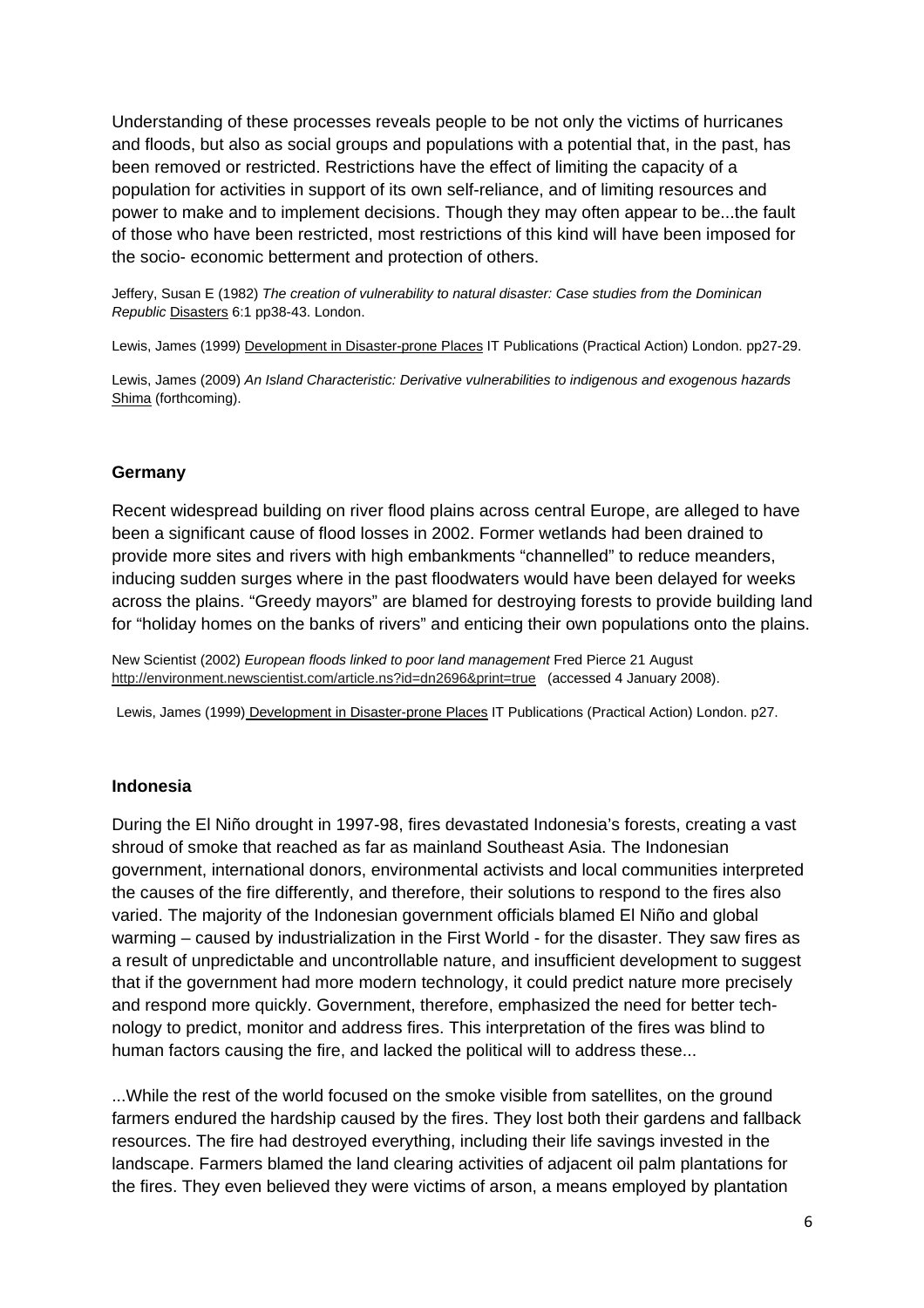owners to displace farmers from their land in order to stake claims to locally-held lands. In cases where timber or oil palm plantations caught fire, the owners could not count on local help to extinguish the flames, indicating that the roots of the disaster lie with struggles over ownership of land and forest resources. It is not poverty or the 'slash and burn' practices of poor farmers that set the degradation of nature in motion, but the greedy and unjust behaviour of concessionaires, politicians, and law enforcement officers involved in the conversion of forests to plantations. This created the vulnerable ecological and social conditions for the fire disaster.

Harwell, E.E. (2000) *Interpretation of the 1997-98 fires in Indonesia and its consequence for disaster response* Remote Sensibilities: Discourses of Technology and the Making of Indonesia's Natural Disaster in: Development & Change. Vol 31 (2000). pp307-340.

Heijmans, Annelies (2001) *'Vulnerability': a matter of perception* Working Paper No 4. Benfield Greig Hazard Research Centre, University College of London http://www.benfieldhrc.org/activities/wpdsm.htm

#### **Italy**

Since 1905, 115,324 people have been killed in 28 earthquakes, in which 3,749 people were injured and 197,300 were made homeless; the total estimated cost of damage has been US\$ 30,484 million. All of the four mafias are based in the south, where incomes and standards of living are generally lower, illiteracy higher, and earthquakes are larger and more numerous than in other parts of the country. Large-scale land reforms were instituted in 1946, much later than in the prosperous north. In 1950, the *Cassa per il Mezzogiorno* (Fund for the South) was initiated by central government to stimulate social and economic development. From this and other development initiatives, billions of dollars intended by the Italian and United States governments, the World Bank, and the European Commission as development support have "disappeared". As a result, it has become impossible to separate the mafia from political corruption in this region of Italy.

In Avellino, east of Naples, a maternity wing of a then recently built six-storey hospital collapsed, killing most of its occupants. Subsequent investigation indicated that drawings and specifications had been adequate but that "substantial economies", involving foundations to inadequate depths and serious omissions in reinforced concrete structure, had been made by contractors during construction in which inspection had been absent or ineffective. Similar inadequacies were revealed in the wreckage of many other modern buildings that failed to withstand earthquake motion in an area known to be earthquakeprone.

In public works construction in which collusion between levels of administration, elected officials, bureaucrats and private contractors is regarded as endemic, it has been observed that for the abuse of public office for personal gain to persist country-wide, elected officials are necessarily and regularly involved. Extensive and persistent corruption in public works, or any other sector, cannot be regarded as a phenomenon isolated from its broader political environment, and that in such political environ-ments corruption involves a non-benevolent principal rather than bureaucratic or institutional slippage from a benevolent one. Revealed as intended and premeditated is the extent and enormous scale throughout Italy, of criminal fraud and corruption in the management of public works construction. In 2005, public works infrastructure was declining in spite of declared national policy to achieve the contrary. This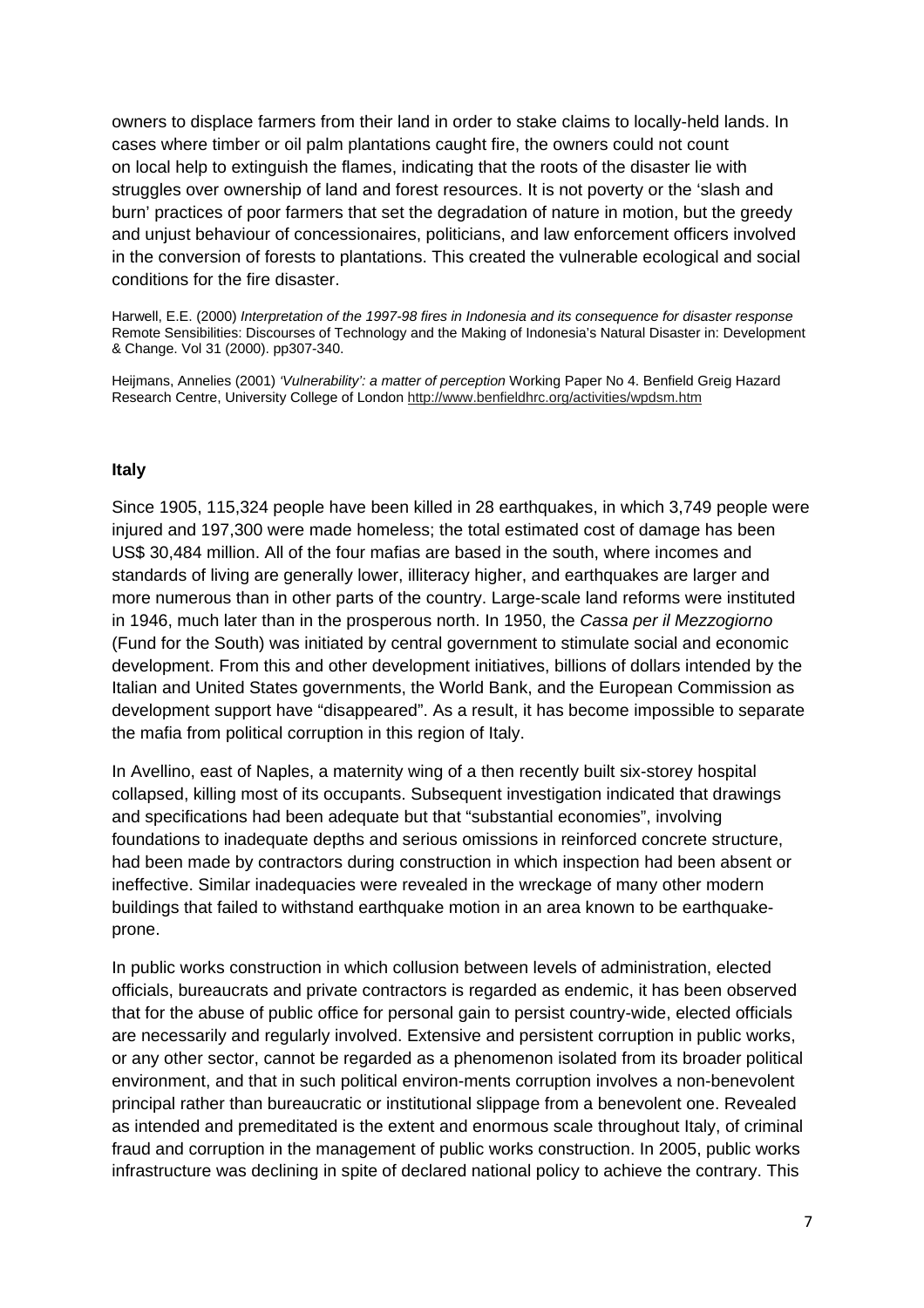comparison of built infrastructure values against government public works expenditure per region, shows southern Italy as having received more public works finance over the years, even though it has less infrastructure, with the most corrupt region spending four times more per infra-structure unit than the least corrupt. The difference is interpreted as a measure of corruption: the regions that did not get what was paid for are those where politicians and bureaucrats were siphoning-off public money during the construction process.

In contexts of this kind, where endemic criminal fraud and embezzlement have become entrenched, almost traditional and in some areas a tourist attraction, it would be difficult for any relatively small-scale building contractor to behave honestly - if after paying his backhanders, such a contractor could afford to do so...

...Social and economic disadvantagement increases by province from the north to the south of Italy, as does earthquake activity and the collapse it triggers of hospitals, schools and dwellings. Investment in infrastructure, by province, has been shown to decrease similarly in spite of its financial provision over many years from international sources having been the greater. Inherent and pervasive corrupt practices are inferred by the authors as have been responsible since at least 1945, for the "disappearance" of vast amounts of financial input. Italy's southern communities, the most vulnerable to earthquake incidence, have been deprived for more than 60 years of a more secure quality of life*.* In Italy, what can community resilience achieve against pervasive corrupt criminality entrenched within the same communities ?

Golden, Miriam & Picci, Lucio (2005*) Corruption and the Management of Public Works in Italy* Version 2.1 http://didattica.spbo.unibo.it/picci/elgar2006.pdf (*also published as: Proposals for a new measure of corruption, illustrated with Italian data* Economics and Politics 17/1 pp37-75 March. Blackwell. Oxford http://didattica.spbo.unibo.it/picci/article.pdf ) (*accessed October 2006*).

Lewis, James (2008) *Worm in the bud: Corruption, construction and catastrophe* Chapter 12 in Hazards and the Built Environment (Lee Bosher: Ed) Taylor& Francis 2008 pp 243-245.

Lewis, James (2008) *Corruption and earthquake destruction: Observations on events in Turkey, Italy and China* (*revised September 2008*) http://www.radixonline.org/latest.htm

Lewis, James & Kelman, Ilan (2008) *Places, people and perpetuity: Community capacities in ecologies of catastrophe* (unpublished manuscript).

#### **Martinique**

After its European discovery by Columbus in 1502, Martinique remained uncolonised until 1635 when French forces defeated the indigenous Caribs and drove them to the island's Atlantic side, increasing their exposure to storms and hurricanes. Seventeenth century maps show a formal division of the island with a *terre des Français* to the west, with its sheltered harbours, and a *terre des sauvages* to the east. Later, all Caribs were expelled, slaves being imported to work on land thus appropriated. Greatest exposure and vulnerability to storms continues for today's inhabitants of eastern Martinique.

In one region of Martinique, where large areas of land continue to be owned by descendents of the early French settlers, an "extremely unequal distribution of landholding" has resulted where more than 90 per cent (1,244 ha) belongs to six of those owners, the remaining 60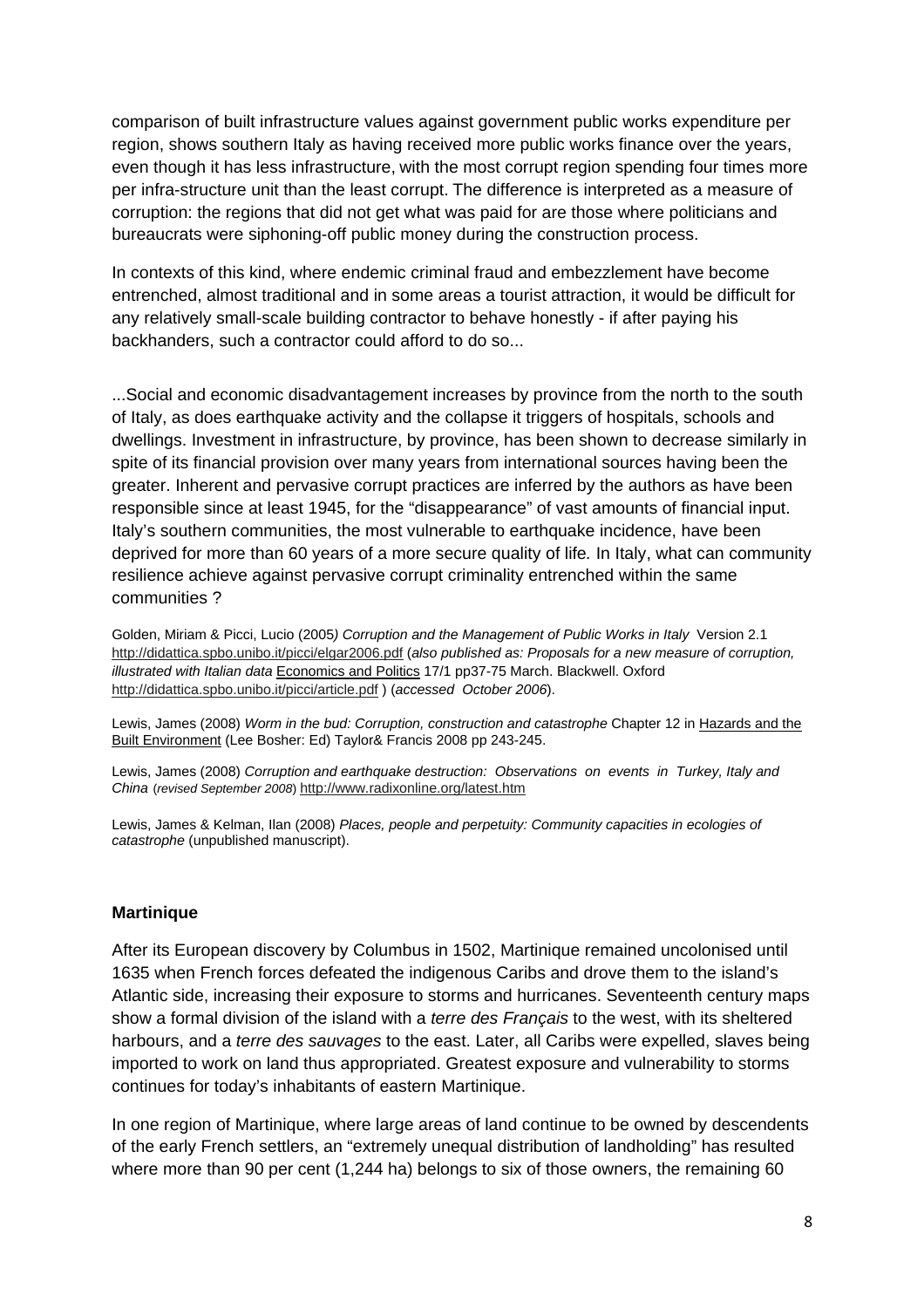hectares being divided among 221 other owners. The "monopoly of key resources" held by this "elite group" created additional vulnerabilities "for waged labour in the north of Martinique", vulnerability of small landholders to storms and hurricanes being proportionally greater than that sustained by larger landholdings.

Jeffery, Susan E (1981) *The creation of vulnerable populations* Project for Natural Disaster Vulnerability Analysis, Centre for Development Studies, University of Bath. Unpublished manuscript in the author's possession (for copied text in Island Vulnerability Resources, http://www.islandvulnerability.org/dominicanrepublic/ jeffery1981.pdf).

Lewis, James (1999) Development in Disaster-prone Places IT Publications (Practical Action) London. p27.

Lewis, James (2009) *An Island Characteristic: Derivative vulnerabilities to indigenous and exogenous hazards*  Shima (forthcoming).

#### **Nepal**

In my studies of a few villages of Nepal, I found that vulnerability is a political issue. Culture is a response to politics. Before we talk about preparedness or coping mechanisms that cultures have adopted in different temporal and spatial settings, I think, it is necessary to address the root causes of vulnerabilities.

Studies have shown over and over again that the people from marginalized and poor communities are more vulnerable to disaster than the people who have better access to the State mechanism.

In the Dhadhing district of Nepal, ethnic groups like Chepangs live in very steep lands. In the popular discourse, it is said that they live there because of their cultural setup, as studies have shown that they are very adaptive to those settings. But it is the policies of institutionalized discrimination, which has extended over about eight hundred years, that has forced them to live in steep slopes. They have adapted pretty well to those harsh conditions (as they are excellent honey extractors and have immense knowledge of local herbs) but that does not mean they are completely safe. Food insecurity and poverty still haunt them and they are the first victims of hazards like landslides. They are living in the edge of ulnerability, not because of their cultural inclination but because of institutionalized discrimination against them.

Nripal Adhikary, Co-director, Adobe and Bamboo Research Institute, Nepal Mountain Forum Global E-conference on Culture and Risk: Understanding the Socio-Cultural Settings that Influence Risk from Natural Hazards ICIMOD /SIDA 2008 Moderator: Ken Hewitt. Theme 1: The role of socio-cultural settings in influencing peoples' capacities

to deal with risk from natural hazards and to adopt or reject modern safety measures car@mtnforum.org

#### **Pakistan**

Power, and the institutional relations that lead to its concentration in a few hands, is the major structural contributor to vulnerability…to flood hazard… Entitlement relations that skew access to productive land and agricultural inputs, as well as the political economy that makes the farmers subservient to the needs of the broader cash-driven national and international economic system, are the other two structural causes of vulnerability…In short, the same factors that contribute to inequitable and unsustainable development at the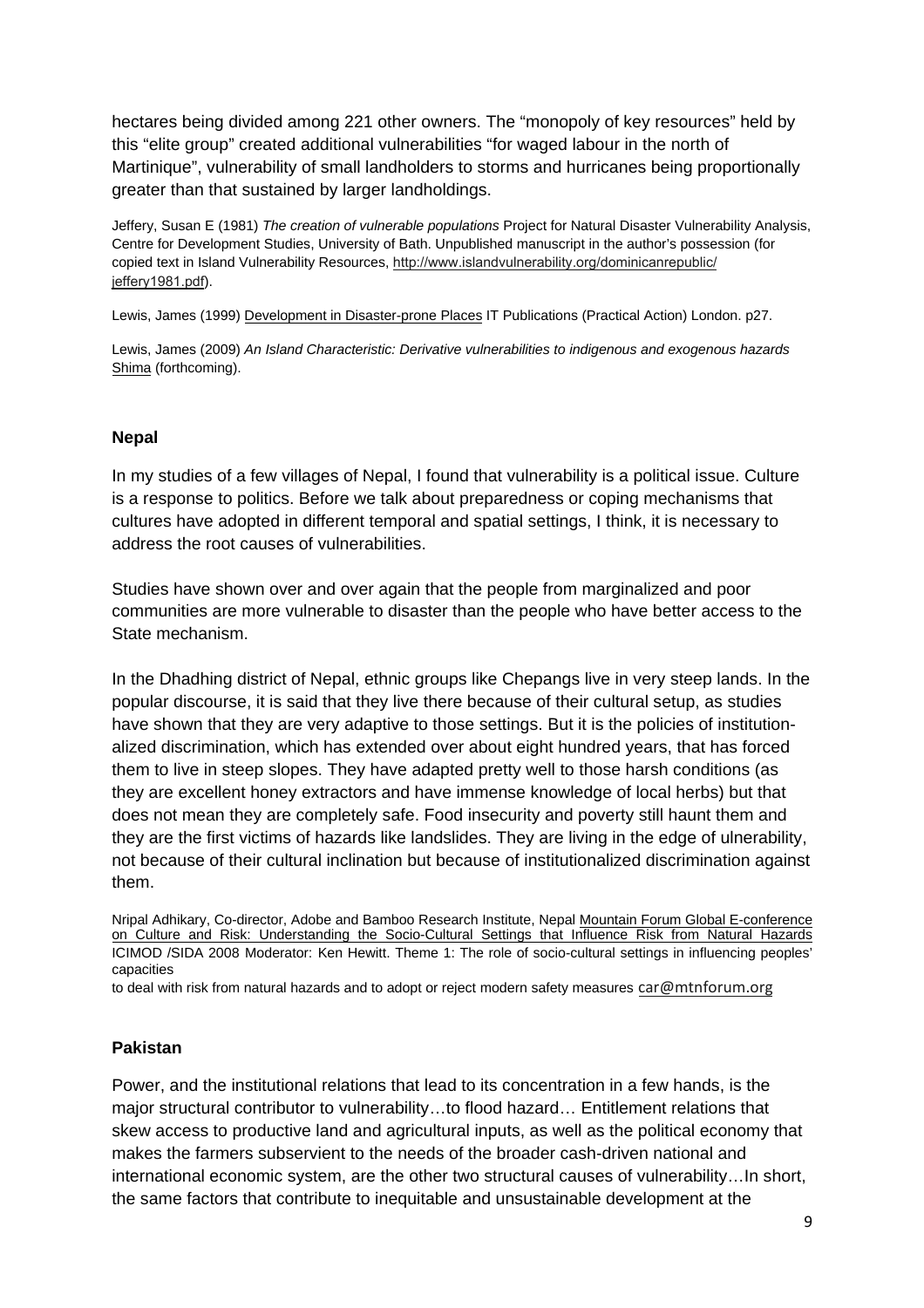national scale also contribute to vulnerability of communities and individuals to flood hazard at the local level.

Analyses of flood hazard and response to them should not limit themselves to controlling the physical risk or analysis of organizational and individual perceptions and behaviour. Human and social psychology may have important insights to offer, but the neglect of the accumulative social structures across various scales would render any hazards analysis incomplete at best…The project ahead of us for hazards mitigation is not just building stronger levees or more powerful weather satellites, but equity and justice in resource management.

Analysis of vulnerability to flooding in five communities of the Jhang and Khanewal districts of Punjab province Mustafa, Daanish (1998) *Structural Causes of Vulnerability to Flood Hazard in Pakistan* Economic Geography 74/3 pp289-305.

## **Philippines**

Another concern for local communities, and perceived as more disastrous than natural hazards, are the government's 'development' projects like dams for electricity generation and irrigation, mining operations, plantations and recreation areas that require conversion of prime agricultural land to industrial and commercial uses. These projects might favor national and global interests; local communities, however, are not consulted, but get displaced, losing their livelihoods and rights to cultivate (ancestral) landsi. The San Roque Multi-Purpose Dam Project, currently under construction in Benguet Province, Philippines, will displace 61,700 individuals. These kinds of projects with immediate negative effects on local poor communities are referred to as *'development aggression'*, and are considered by local people as human-made disasters. It is much more difficult to cope with the adverse effects of *'development aggression'* than with those of a typhoon; typhoons destroy crops, houses and infrastructure, but do not necessarily undermine the basis of people's means of survival. Displacement, as a result of 'development aggression', deprives people of their land which is the most crucial resource to sustain their livelihood. Government or private investors offer compensation that is far below the amount needed to rebuild a livelihood elsewhere, and land is not made available.

Heijmans, Annelies (2001) *'Vulnerability': a matter of perception* Working Paper No 4. Benfield Greig Hazard Research Centre, University College of London http://www.benfieldhrc.org/activities/wpdsm.htm .

Note 1: In China, before the 1970 and 2008 earthquakes, and the Three Gorges Dam project on the Yangtse River, over three decades (1959-1989), the number of people displaced by water projects for conservation (alone) exceeded 10 million.

Note 2: In India, during the past four decades (preceding 1996), 18.5 million people were displaced by projects for dams, mines, industries and wildlife reserves. Seventy-five percent of those people had not been "rehabilitated".

Cernea, Michael M (1996) *Bridging the Research Divide: Studying refugees and development oustees* World Bank Reprint Series No 481. Washington DC.

Lewis, James (1999) Development in Disaster-prone Places IT Publications (Practical Action) London. p27.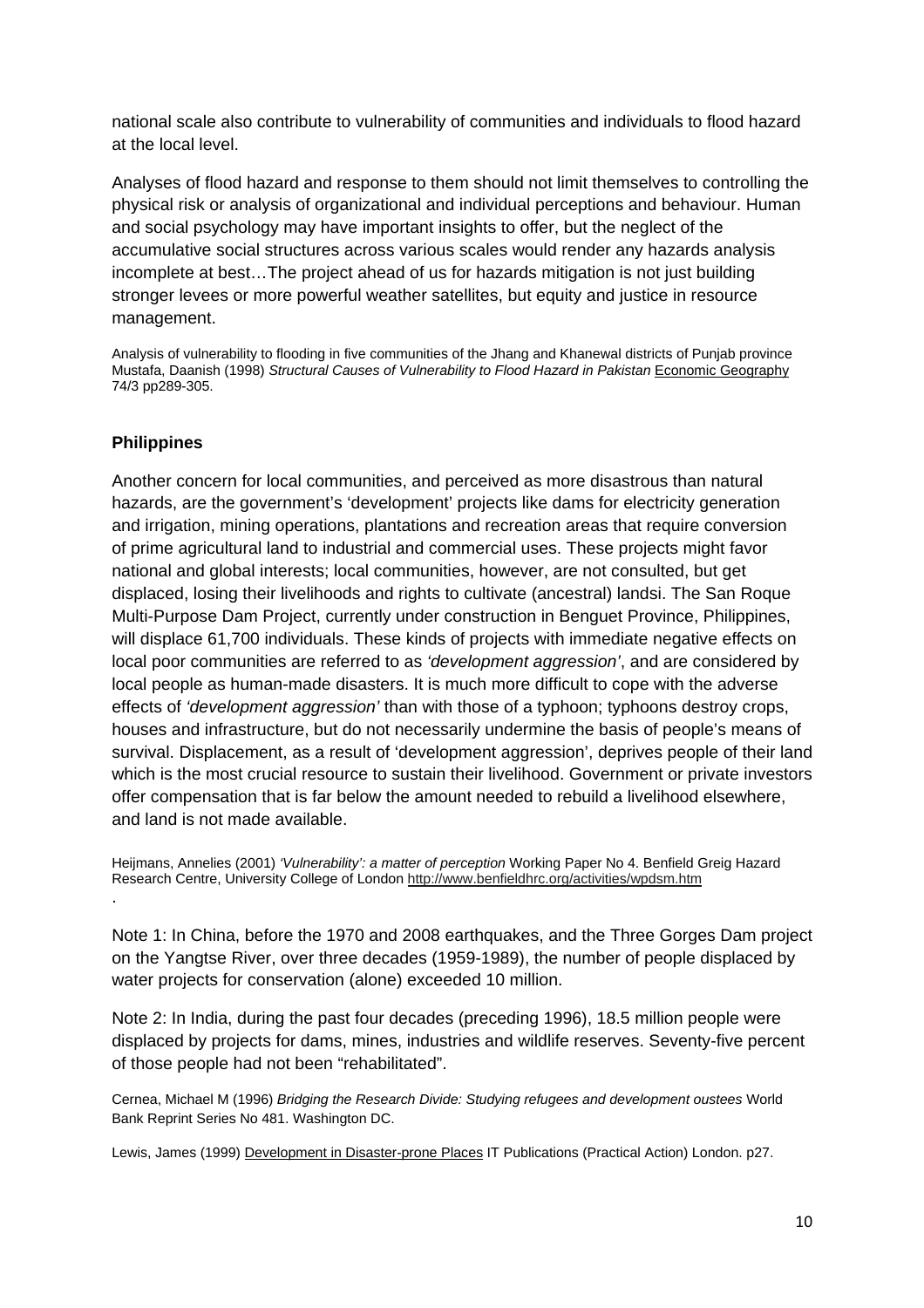## **Tonga**

The Kingdom of Tonga is an archipelago in the South Pacific of more than 500 miles in extent. Three principal island groups of Vava'u, Ha'apai and Tongatapu extend for more than 300 miles. In addition to earthquakes and volcanic eruptions there have been more than 30 hurricanes in the past 100 years (at Sept 1988).

In the 24 hours of 3 March 1982, Hurricane Isaac destroyed more than a fifth of Tonga's national housing stock. As it traversed in turn the three principal island groups of the archipelago, some islands may have lost all of their houses. In half of the villages of the Ha'apai sub-group, 70% of houses were destroyed. On Tongatapu, the largest island, the hurricane coincided with high tide and caused similarly high losses to housing built on land at or below sea level. On 'Uiha island, the sea swept through the village carrying with it houses, animals, trees and debris. National total damage was assessed as equivalent to US\$20 million, of which 40% was of destroyed buildings, two thirds of which were houses.

Special post-cyclone-Isaac assistance to Tonga amounted to one fifth of the total damage cost – by far the greatest proportion being born nationally. In June 1983, a jointly funded rehousing programme was well established and more than half of accepted applications for new houses had been met or were in hand. By the end of 1986, "the whole task of building new houses" had been completed, organised and managed by the Tongan authorities and the UK Building Research Establishment.

Applications for rehousing did not, however, reflect the need for rehousing. Of the cost of each house at T\$2,900, applicants were required to contribute on quarter, being T\$700. Families ineligible for bank loans, without access to remittances from overseas, or unemployed, sick or elderly, were unable to contribute this amount and thus were not acceptable as applicants. In 1983, it had become apparent from damage surveys as well as being locally and visibly obvious that many were still in need. At that time, less than half of destroyed dwellings had been replaced.

Financial constraints preclude participation; judgements about affordability obscure social need. In place of the *provision* of houses, would not international financial assistance have been more equitably available through assistance with rebuilding – by which knowledge of improved construction techniques would have become more widespread ? Need exposed by the system now will heavily contribute to vulnerability to the next and subsequent hurricanes.

Lewis, James (1989) *Affordability and participation, need and vulnerability: Post-cyclone rehousing in Tonga* Sixth Inter-schools Conference on Development, University of Sheffield, Centre for Development Planning Studies.

## **Turkey**

During the twentieth century, earthquakes have caused the destruction of almost 650,000 buildings. The August 1999 earthquake in densely populated north-west Turkey affected an area of approximately 72,000 sq kms (28,000 sq miles) and killed more than 17,000 people. Forty-four thousand were injured and 600,000 were made homeless; damage was estimated at US\$8.5 million. Another earthquake occurred in the same year. Ninety per cent of casualties of the 1999 earthquakes were mid-rise apartment blocks constructed of reinforced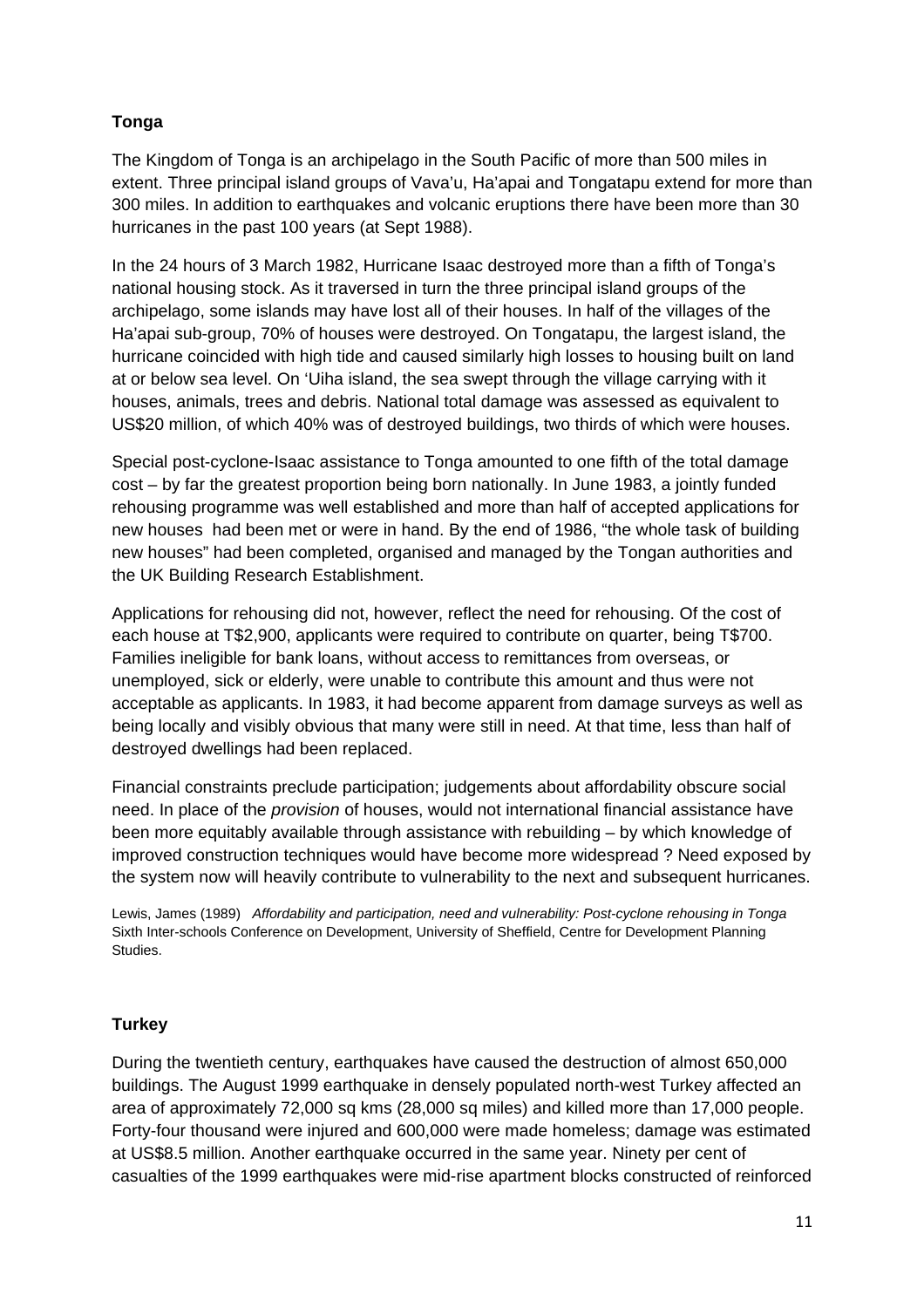concrete. Victims of these earthquakes are described as "urban middle class people", corrupt construction practice being identified as the reason for poor quality building stock.

In 2003, an earthquake in eastern Turkey caused a school dormitory building to collapse in which 85 people lost their lives. It was observed that, as routine practice, government service buildings are built to "template designs", the same building of each type being replicated "all over the country" for schools and hospitals etc. Done for reasons of economy, design or specification errors are automatically transmitted from location to location; modifications in response to varying seismic risk levels, usually to steel reinforcement, being too easily forgotten or ignored where constructional and administrative integrity is variable or uncertain. "Surely the minor expense in construction costs would more than make up for constantly recurring replacement costs and the accompanying social trauma".

Ninety-two per cent of Turkey's overall area is stated as being "at risk of a ground tremor". Turkey's first seismic code was issued in 1944, updated in 1975 and again in 1997, but the code underestimates the effects of earthquakes on the majority of building stock. As well, less than 25 per cent of all buildings in Turkey conform to the 1997 code, Turkey having failed to relate earthquake risk with an administration capable of assessing drawings and calculations, visiting buildings under construction, exercising punishments for noncompliance and preventing inadequate structures from being erected.

Extensive earthquake damage in Turkey results from the collapse of inadequately constructed buildings, and buildings in inappropriate places. It is insufficient, however, for state authorities to allocate blame solely to a failed system of building control, allegedly to deflect blame away from facilitation and condonation of corrupt practices within their own management systems.

Lewis, James (2008) *Worm in the bud: Corruption, construction and catastrophe* Chapter 12 in Hazards and the Built Environment (Lee Bosher: Ed) Taylor& Francis 2008 pp 243-245.

Lewis, James (2008) *Corruption and earthquake destruction: Observations on events in Turkey, Italy and China* June 2008 (*revised September 2008*) http://www.radixonline.org/latest.htm

#### **Tuvalu**

In the construction of the airfield (on Funafuti) a large portion of the land formerly used for growing *pulaka* and *taro* was covered up. The local people were later compensated yet they suffered an enduring loss. *Pulaka* is no longer a staple food, although during the war it did not matter. The American occupation brought them more food - as well as cigarettes, soap and kerosene - more than they had ever had before. Many still think of that as the best time of their lives...

Indeed, most of the damage done on the island (Nanumea) was done by its defenders. The airfield took up one sixth of the land area, and to make it the Americans destroyed nearly half of the coconut trees, 22,000 out of 54,000. Moreover, efforts to replant that land have not been very successful. The coral is packed too hard for the trees to grow properly.

Telavi, Melei (1983) *War* Chapter 18 in Laracy, H: Tuvalu: A History (1983) Institute of Pacific Studies, University of the South Pacific / Ministry of Social Services, Tuvalu. pp140 & 141.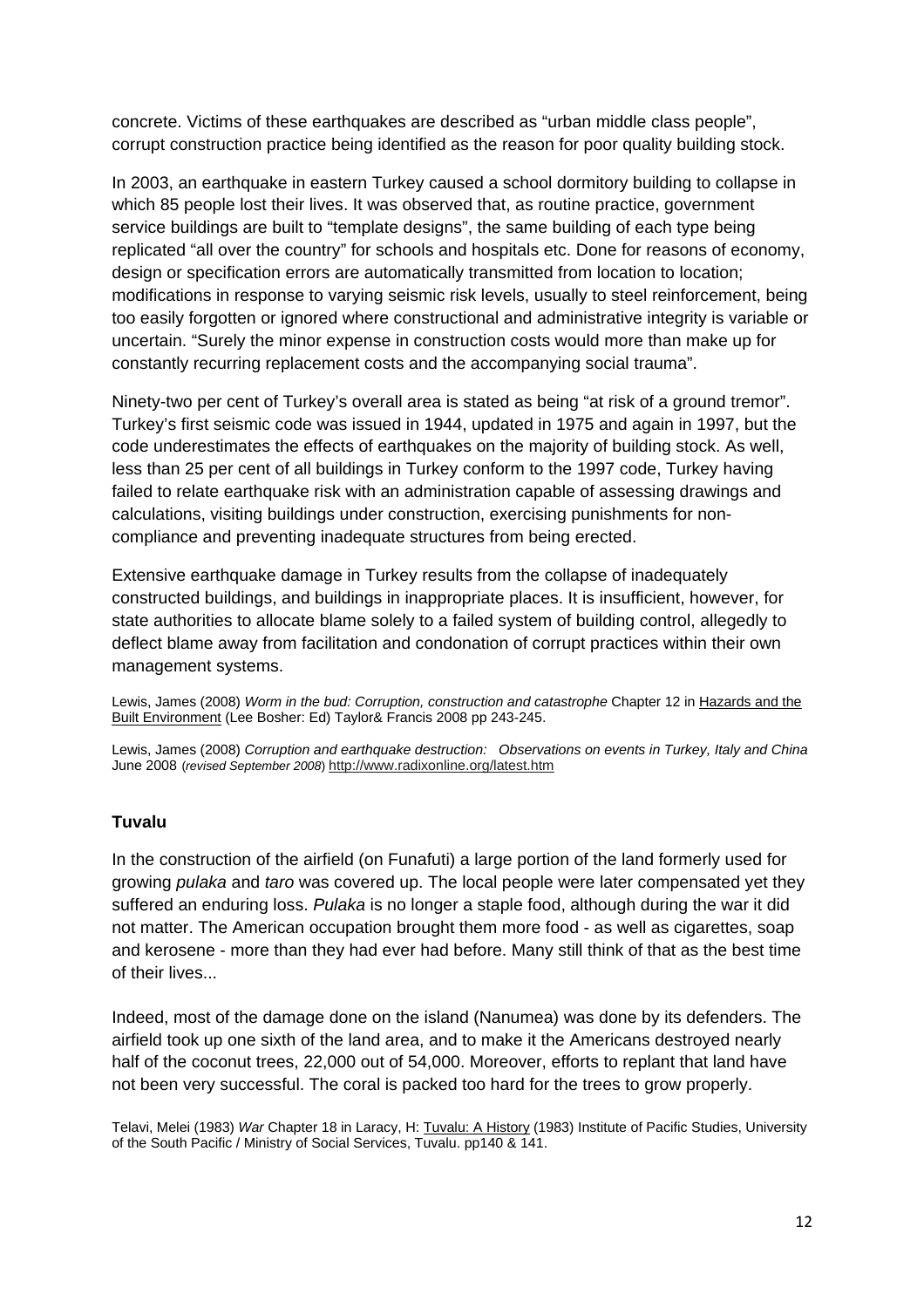Lewis, James (2009) *An Island Characteristic: Derivative vulnerabilities to indigenous and exogenous hazards*  Shima (forthcoming).

#### **United Kingdom**

In the United Kingdom, in March 2008, families in Gloucestershire and Hull whose houses were flooded in July 2007, continued to live in unhealthily overcrowded temporary accommodation (caravans/mobile homes) with the prospect of doing so long into the year. Extraordinary resilience has been displayed by the owners of newly built houses, all with "planning permission" and bought in good faith, against an inexorable hazard made manifest by decisions beyond their influence and about which they could do nothing. Meanwhile, housing construction on "flood-plains" continues against specialist advice to central and local governments.

Lewis, James & Kelman, Ilan (2008) *Places, people and perpetuity: Community capacities in ecologies of catastrophe* (unpublished manuscript).

#### Refugee groups become the most vulnerable

 "Vulnerabilised citizenship" has been identified as combinations of vulnerability and citizens' rights. A "new apartheid" is suffered by asylum seekers in the United Kingdom through exclusion, threatened deportation and exploitation, adding "a new layer of vulnerability to that experienced…in the places from which they fled". Additionally, asylum seekers are reported as having been dispersed to socially dangerous parts of the United Kingdom. Recognized as a shortcoming of citizenship, those now identified as demographically vulnerable may be environmentally vulnerable as well.

Hogan, Daniel Joseph & Marandola Jr, Eduardo (2005) *Towards an Interdisciplinary Conceptualisation of Vulnerability* Population, Place and Space 11. 455-471. Wiley Interscience.

The Guardian *(2007) Warning on shifting asylum seekers to dangerous areas is revealed* Alan Travis The Guardian 16 March. http://www.guardian.co.uk/society/2007/mar/16/asylum.immigrationasylumandrefugees *(accessed November 2007).* 

#### **USA**

In August 2005 (in New Orleans), during hurricane Katrina and its aftermath, the worst flooded area of "Central City" was, at twelve thousand people per square mile, the city's largest population density and, on the site of a former lake, at 1.5 metres below sea level. That the majority of inhabitants were of lowest incomes and black, thereby being an ethnic minority with a long history of being disadvantaged in the USA, added to an already rich melting pot of vulnerability in which politico-socio-economic forces had obliged disadvantaged communities to occupy the most vulnerable areas of a vulnerable city. This kind of information was available before hurricane Katrina on 29 August 2005 and similar data have been confirmed since. The vulnerability of lowest income communities occupying areas of lowest ground elevation, was compounded by inadequate flood protection, constructional failure of levees, and removal or destruction of protective wetlands. In hurricane-prone